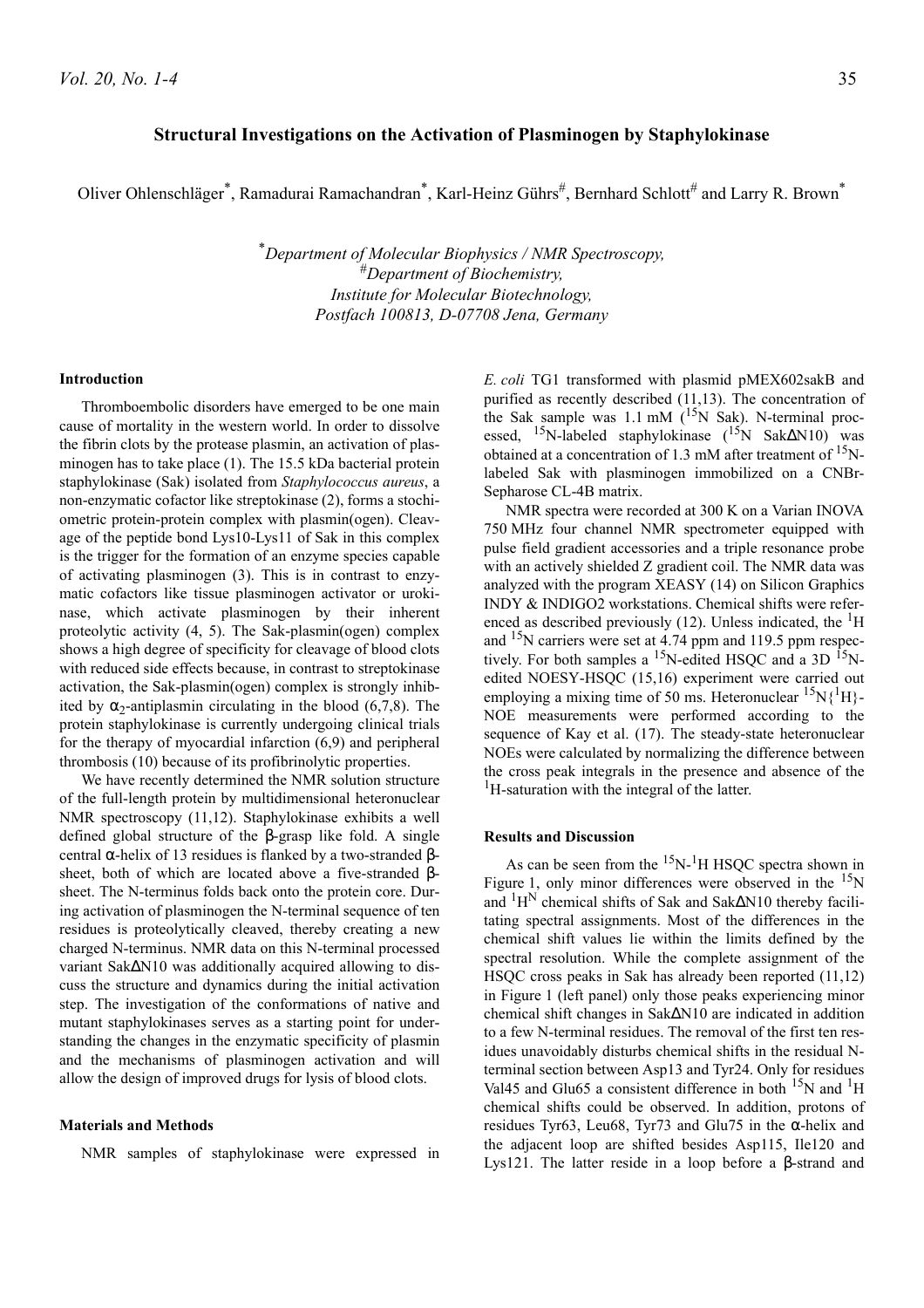

Figure 1:  ${}^{15}N$ - ${}^{1}H$  HSQC spectra of full-length (left) and N-terminal processed staphylokinase (right).

come close to each other (12).

 ${}^{15}N$ { ${}^{1}H$ }-heteronuclear Overhauser enhancement experiments were performed to obtain an overview on possible changes in the dynamical features. This data, presented in Figure 2, reveals no major dynamical differences of the two species.

The characteristic proton-proton NOE pattern in the  $\alpha$ helical and β-sheet regions seen in full-length Sak (11) have



Figure 2:  ${}^{15}N\{ {}^{1}H\}$ -NOE data for full-length and N-terminal processed Sak as a function of the residue number.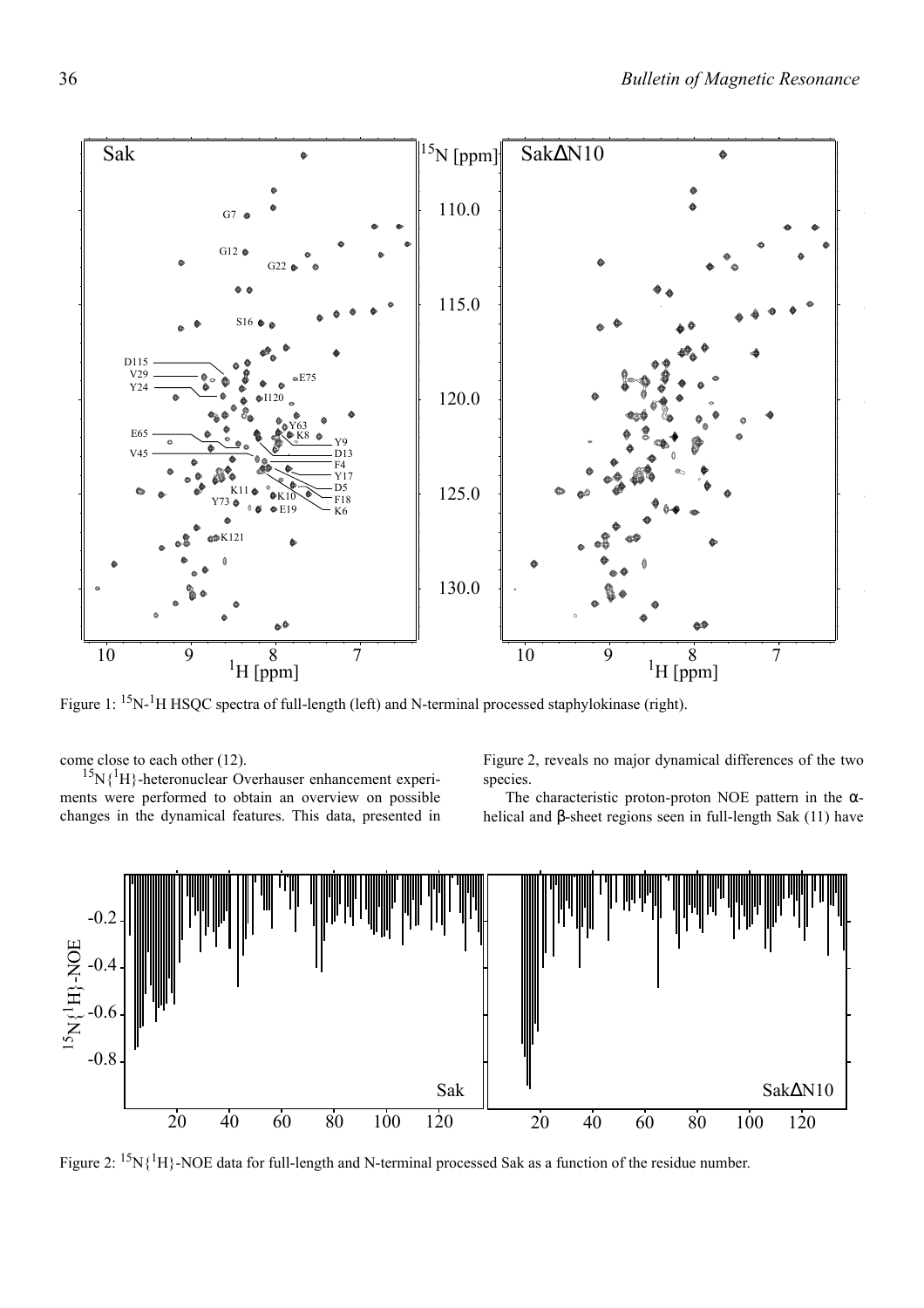

Figure 3: Strip plots of the  $15N$ -edited NOESY-HSQC of Sak∆N10. α-Helical NOE connectivities seen between Glu58 and Trp66 are also indicated. Peaks only present at a lower threshold are marked by boxes.

also been observed in the  $^{15}$ N-edited 3D NOESY-HSOC of the N-terminal processed Sak. Figure 3 displays a part of the helical NOE connectivities in Sak∆N10. But for the occurrence of an additional cross peak between the amide protons of Val27 and Val45 located in strands I and II (for numbering of the strands see ref. 11), the paucity of NOE contacts for the bulge region between strands II and III is also noticed in Sak∆N10 (data not shown).

The essential activation step in the proteolytic processing of Sak is the cleavage of the conformationally labile N-terminal residues Ser1-Lys10 involved in interactions with residues 40-46. The similarities in the chemical shifts, dynamical features as judged by heteronuclear NOEs and identical NOE pattern observed in Sak and Sak∆N10 indicate almost identical overall solution structural characteristics of the two species. The global fold of Sak∆N10 is also similar to the recently published X-ray structure of a proteolytically degraded Sak (18; residues 16-136), although a detailed analysis of structural differences will need a  $^{13}C$ ,<sup>15</sup>N-labeled sample.

The removal of residues 1-10 allows access to the bulge residues Leu40-Glu46 in a direction parallel to the  $\alpha$ -helix axis with an increase of the mean solvent accessible surface by more than a factor of 2 as deduced from molecular modelling (12). Two of three mutation sites (Pro48 and Ala67) identified by the alanine scan (19) lead to inactive mutants with impaired plasminogen binding. Other single site mutants of staphylokinase (20) showed that charged residues around position 68 of the helix and an intact C-terminal structure were necessary for activation of plasminogen. Exactly in these region around amino acids 48 and 67 the residues with the highest chemical shift differences between full-length and N-terminal shortened staphylokinase are observed. Both of the sites are shielded from surface exposure by the flexible N-terminal region of the staphylokinase structure and show NOE contacts to that region. The third site identified by the alanine scan covered the cleavage site at Lys10 and led to a Sak mutant which retained binding, but was incapable of activation. This emphasizes the importance of demasking a lysine residue by the cleavage between Lys10-Lys11 while the global 3D structure remains virtually unchanged.

Further work focussing on the plasmin-bound solution structure of staphylokinase is in progress.

## **Acknowledgements**

This work has been supported by the Fonds der Chemischen Industrie. The authors thank Mrs. B. Pohle, Mrs. I. Tiroke, Mr. J. Leppert and Mr. M. Semm for excellent technical assistance.

## **References**

1 D. Collen and H.R. Lijnen, *Blood* **78**, 3114-3124 (1991). 2 W.J. Brockway and F.J. Castellino, *Biochemistry* **13**, 2063-2070 (1974).

<sup>3</sup>B. Schlott, K.-H. Gührs, M. Hartmann, A. Röcker and D. Collen, *J.Biol.Chem.* **272**, 6067-6072 (1997).

4 D. Collen, *Circulation* **72**, 18-20 (1985).

<sup>5</sup>C. Zamarron, H.R. Lijnen, B. Van Hoef and D. Collen, *Thromb.Haemost.* **52**, 19-23 (1984).

6 D. Collen, *Nature Medicine* **4**, 279-284 (1998).

7 H.R. Lijnen, B. Van Hoef, F. De Cock, K. Okada, S. Ueshima, O. Matsuo and D. Collen, *J.Biol.Chem.* **266**, 11826-11832 (1991).

8 K. Silence, D. Collen and H.R. Lijnen, *J.Biol.Chem.* **268**, 9811-9816 (1993).

9 D. Collen and F. Van de Werf, *Circulation* **87**, 1850- 1853 (1993).

10S. Vanderschueren, L. Stockx, G. Wilms, H. Lacroix, R. Verhaeghe, J. Vermylen and D. Collen, *Circulation* **92**, 2050- 2056 (1995).

11O. Ohlenschläger, R. Ramachandran, J. Flemming, K.- H. Gührs, B. Schlott and L.R. Brown, *J.Biomol.NMR* **9**, 273- 286 (1997).

12O. Ohlenschläger, R. Ramachandran, K.-H. Gührs, B. Schlott and L.R. Brown, *Biochemistry* **37**, 10635-10642 (1998).

13B. Schlott, M. Hartmann, K.-H. Gührs, E. Birch-Hir-